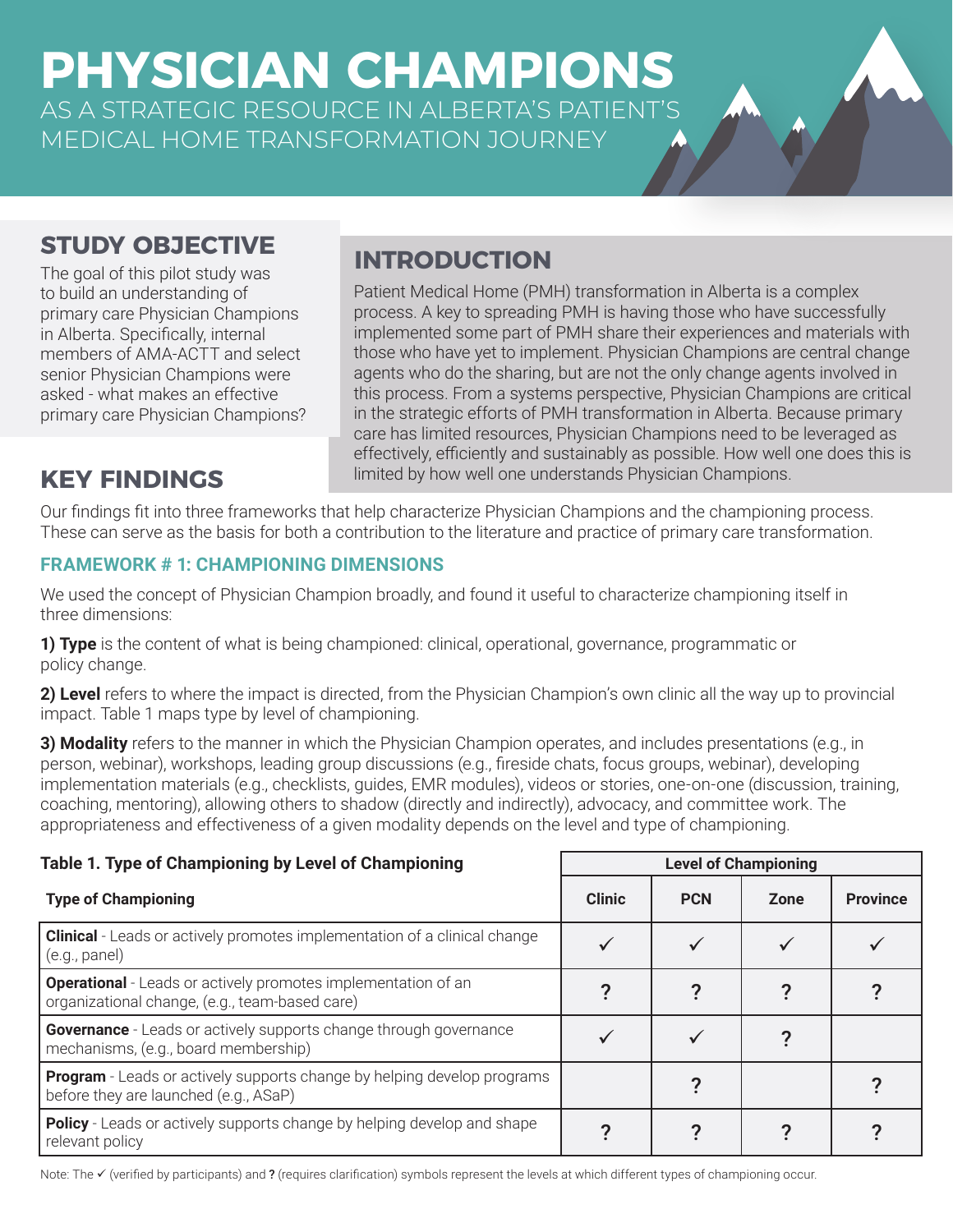# **FRAMEWORK # 2: ESSENTIAL PHYSICIAN CHAMPION CHARACTERISTICS**

Effective Physician Champions are believed to possess three essential characteristics:

**Credibility** includes whether the audience feels that the Physician Champion is a practicing and effective physician, and whether they have had notable success in implementing what they are championing.

**Relatability** is the degree to which the audience feels the Physician Champion shares their goals and concerns, and operates in a similar context (e.g., culture, patient mix, practice size, EMR).

**Persuasiveness** is how well the Physician Champion can communicate their experiences and insights, and how well they can address audience concerns. Currently Physician Champions seem to be recruited for their credibility, and to a lesser extent persuasiveness. That said, because primary care practice and implementation is context specific, each Physician Champion will necessarily only be relatable to a certain range of audiences.

# **FRAMEWORK # 3: THE FIVE PROCESSES IN LEVERAGING PHYSICIAN CHAMPIONS AS A STRATEGIC RESOURCE**

The processes identified are illustrated below. The linear presentation represents the general sequence followed; however, recursive dynamics exist.



# **OPPORTUNITIES TO APPLY RESEARCH FINDINGS**

The frameworks above assist in understanding how best to move forward. To better leverage Physician Champions requires not only knowing their characteristics, dimensions but also the barriers they face and how they should work with other change agents, including AMA-ACTT members, Primary Care Network (PCN) Practice Facilitators, PCN Executive Directors, and other Physician Champions. Below are key issues themed under the supply and effectiveness of Physician Champions, followed by potential solutions that address specific issues (noted in parentheses). Concepts from the three frameworks are underlined.

## **KEY ISSUES**

## **Supply of Physician Champions**

- 1. A few of the most experienced Physician Champions in Alberta are very advanced and over-used. This can lead to burn-out and diluted effectiveness because they are so far ahead that it lowers relatability.
- 2. Concurrent Physician Champion shortages and oversupply (by type and context); it's unclear how many Physician Champions are strategically needed for transformational efforts.
- 3. Diversity amongst Physician Champions; there is a need for more women, rural, and remote Physician Champions to increase Physician Champion relatability.
- 4. There is little understanding of how new cohorts of physicians think of Primary Care Practice, which affects their motivation to be a Physician Champion.
- 5. The focus of this research was primary care Physician Champions. However, specialty Physician Champions are needed; better understanding and possibly "integration" type Physician Champions to bridge the gap between specialty and primary care.